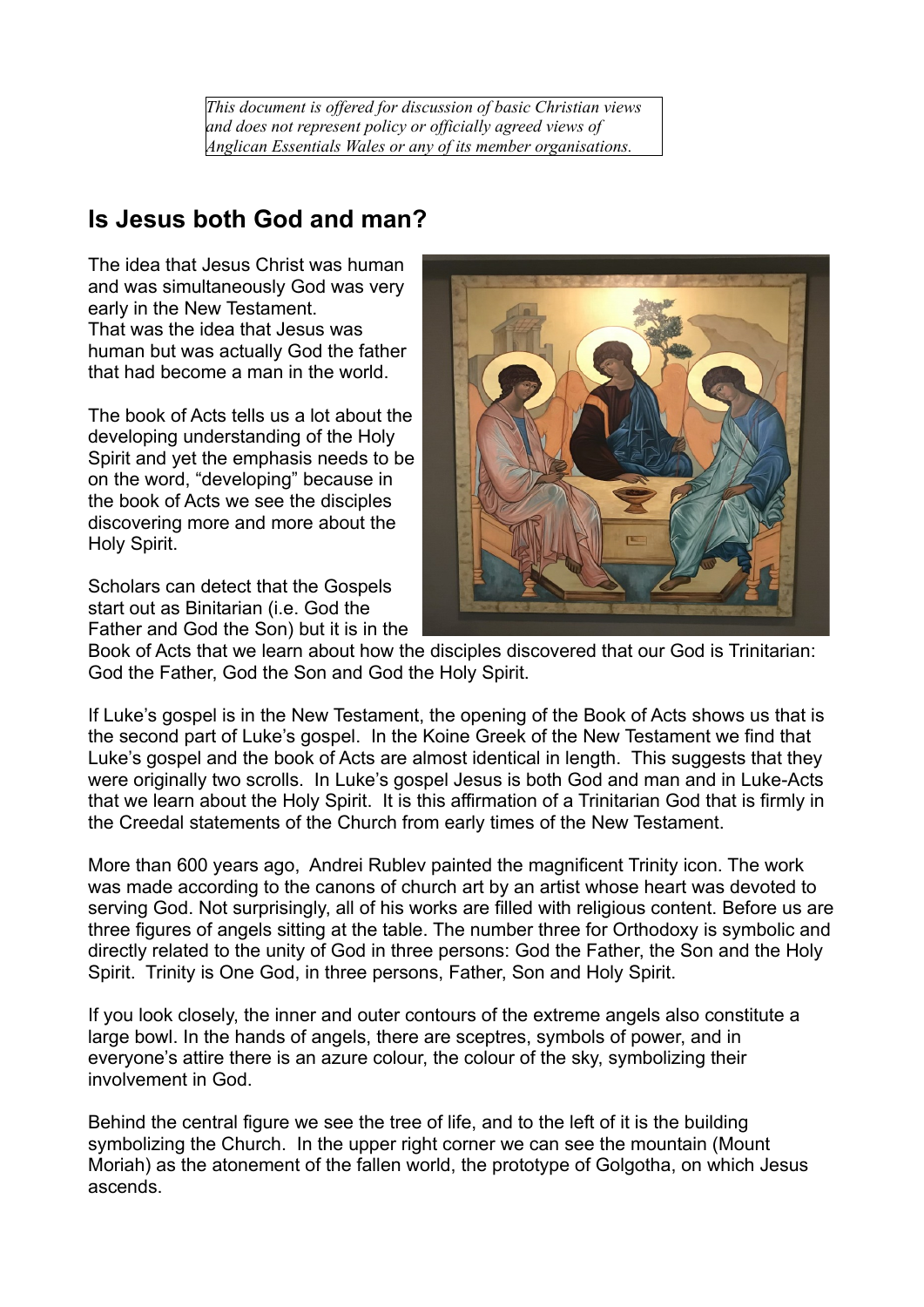The structure of the icon is subordinated to the idea of a circle, which from time immemorial has symbolized eternity, in this case the infinity of love and the divine trinity. There are no unnecessary details in the icon, each item is symbolic.

The dating of The Trinity is uncertain. The icon of the Trinity is believed to be from the 15th Century.

The Trinity depicts three angels sitting at a table. On the table, there is a cup containing the head of a calf. In the background, Rublev painted a house (supposedly Abraham's house), a tree (the Oak of Mamre), and a mountain (Mount Moriah). The figures of angels are arranged so that the lines of their bodies form a full circle. The middle angel and the one on the left bless the cup with a hand gesture. There is no action or movement in the painting. The figures gaze into eternity in the state of motionless contemplation.

The painting / icon is in the State Tretyakov Gallery in Moscow, Russia.

In Matthew's gospel at chapter 16, and in verse 16, Peter is asked by Jesus "who do you say that I am?" This is what the passage tells us was the reply:

*Simon Peter answered... "You are the Christ, the Son of the living God." Jesus replied, "Blessed are you, Simon Peter, for this was not revealed to you by man, but by my Father in heaven."*

As the disciples' understanding of our Lord Jesus Christ was developing and growing, then at the same time we discover that Jesus knew what was to happen and asked God to remove what was to happen if it was God's will .... but only if it was God's will. This is a very human and realistic thought because what was to happen was too much.

In the gospel of John at chapter 10 and verse 30 Jesus says:

*"I and the Father are one."*

We need only to look at the Jews' reaction to His statement to know He was claiming to be God. The crowd that heard those words tried to stone Him for this very reason: "You, a mere man, claim to be God" (John chapter 10 verse 33). The Jews understood exactly what Jesus was claiming. When Jesus declared, "I and the Father are one," He was saying that He and the Father are of one nature and essence.

In John chapter 8 at verse 58, we read:

*<sup>58</sup> "Very truly I tell you," Jesus answered, "before Abraham was born, I am!"*

"I am" was the Hebrew name for God.

So we are seeing human responses and human feelings in what Jesus says and does, but at exactly the same time, we see Jesus Christ affirming that he is one with God.

We must not forget. Jesus is God and Man. He is the supreme representative of our human nature. He is the manliest man. He is the most human of all human beings. And it is this man in His flesh who suffers and dies for you. He's not just an exceptionally decent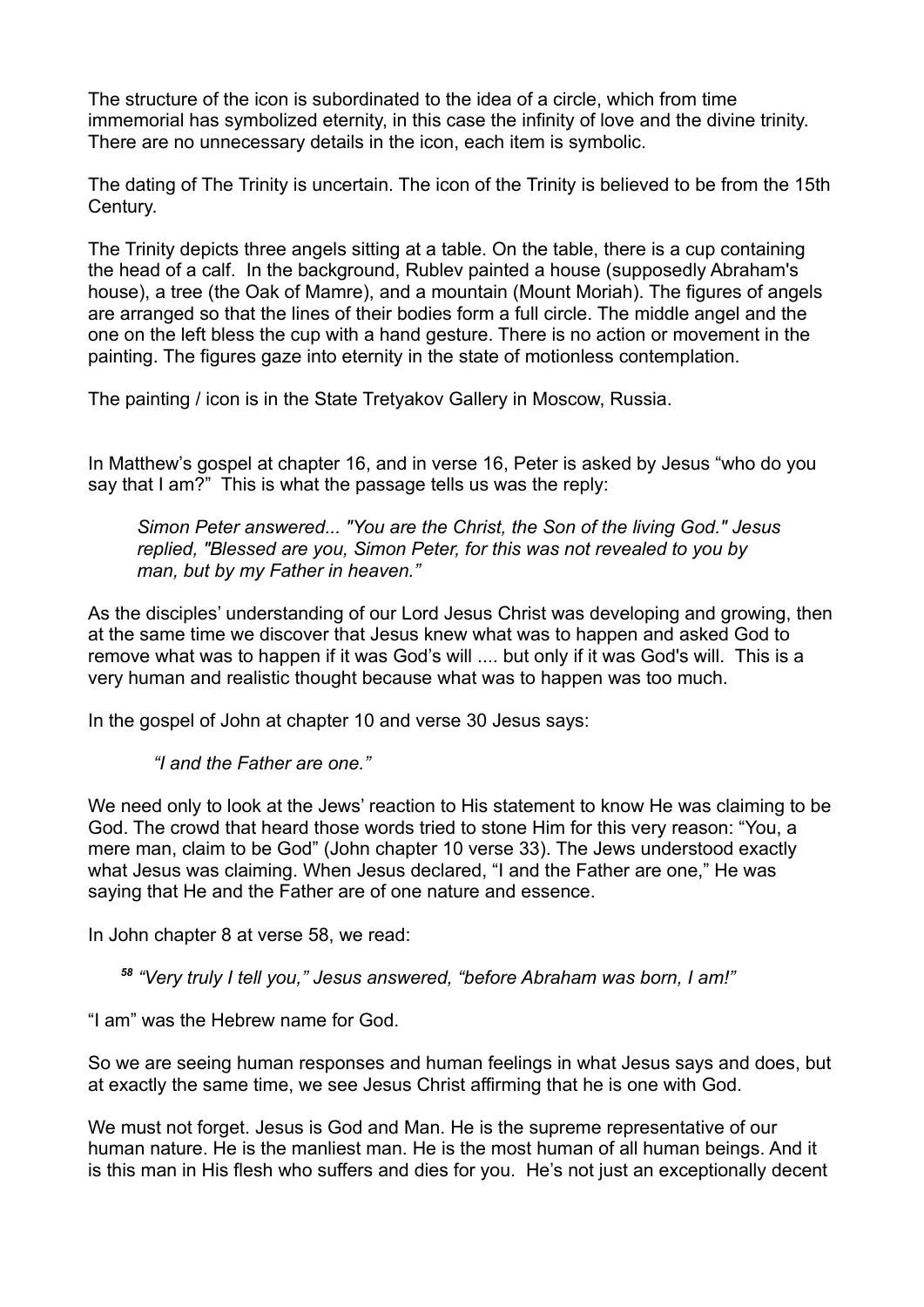chap. We are to turn to him as God, the Second Person of the Blessed Trinity, living amongst us and going up to Jerusalem to die for us.



He is *in* the big city but still he is there as the countryman and not just the city dweller. He represents all of us. He returns from the temple each evening to the house of Simon the Leper at the little village of Bethany, where Martha lived with Lazarus.